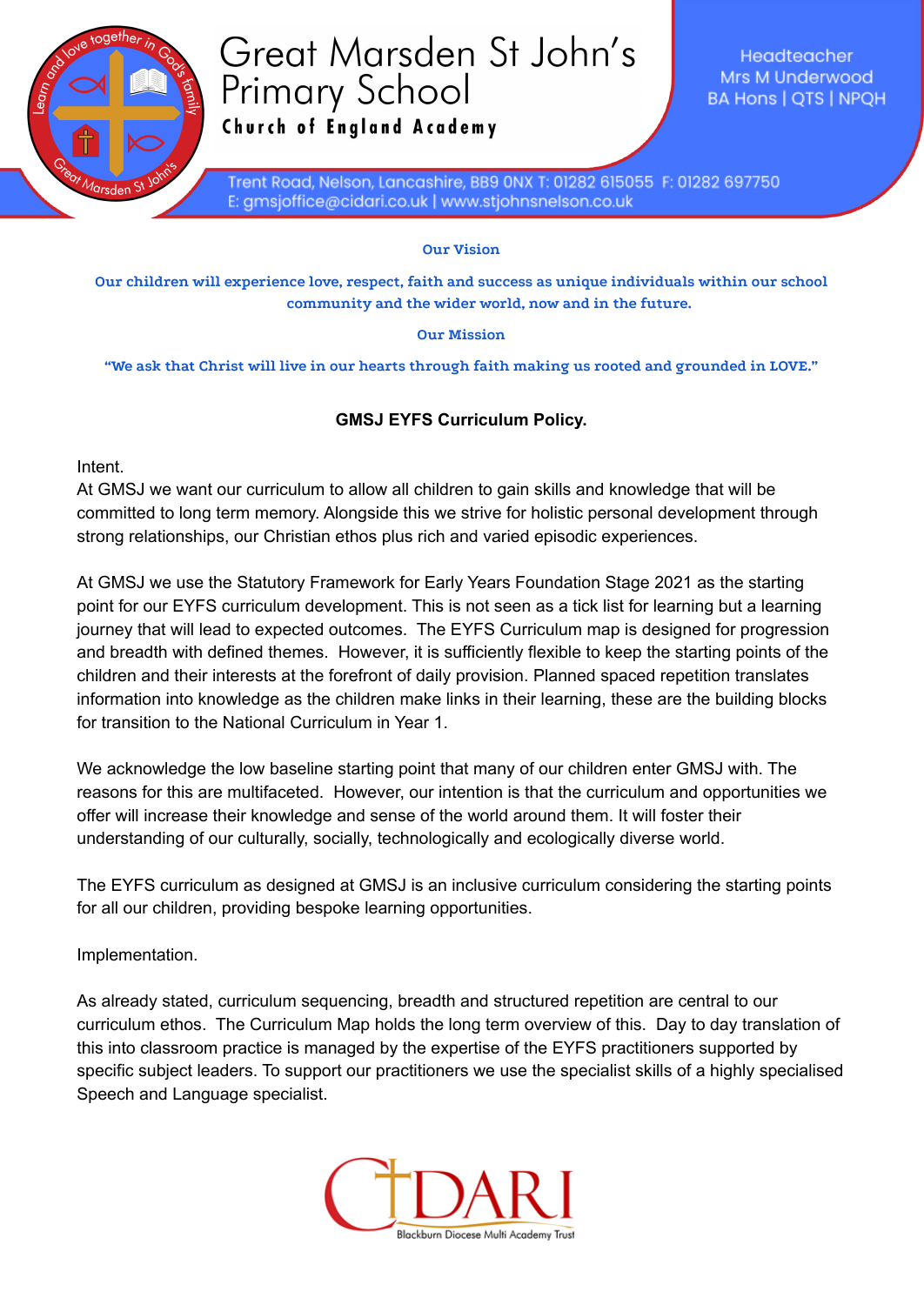In our EYFS the interactions between staff and children will be of the highest quality. Staff will model learning, play, standard English grammar and pronunciation in spoken langauge and behaviour expectations at all times.

Communication, Language & Literacy skills will be developed through key worker groups. These groups will come together every day to enable children to develop positive relationships with their named Key Worker. These groups will explicitly teach RE, Music and PSED once per week, with opportunities for news and additional story time on other days.

Developing children's CLL is crucial. For those children who may have additional needs or require enhancing we will use Talk Boost and NELI (Nuffield Early Language Intervention).

Children will listen to a wide range of high quality texts being read to them on a daily basis, as identified on the whole school Reading Spine.

Maths and Literacy will be taught on alternative days. This will be an adult led whole class carpet session led by a teacher, which will increase in length as the year progresses. Children will then consolidate their skills through an adult led follow up activity which may be in the continuous provision.

Children will develop their fine motor skills through daily taught sessions, following programmes outlined on the curriculum map. In addition letter formation will be taught through Phonics and Literacy lessons from Autumn term.

Children will complete two phonics sessions daily.

A baseline assessment of children's PSED needs will be carried in the autumn term and continually through adult observations. Direct teaching of skills will be planned following assessment. The EYFS, whole school environment and adult interactions will foster children's development in building relationships, managing self and self-regulation. Staff will actively celebrate children's birthdays, special achievements and cultural celebrations as part of key worker time.

Learning through well planned and resourced continuous provision provides all children with opportunities to experience learning in a range of scenarios which are language rich and foster independent thinking. The provision will reflect societal diversity. Our continuous provision enhancements are skill driven. Enhancements for continuous provision will be planned to allow children to practice and consolidate the learning from adult directed teaching. In addition, assessments which highlight the needs of all the children will be used to plan bespoke opportunities which respond to the interests and needs of the cohort.